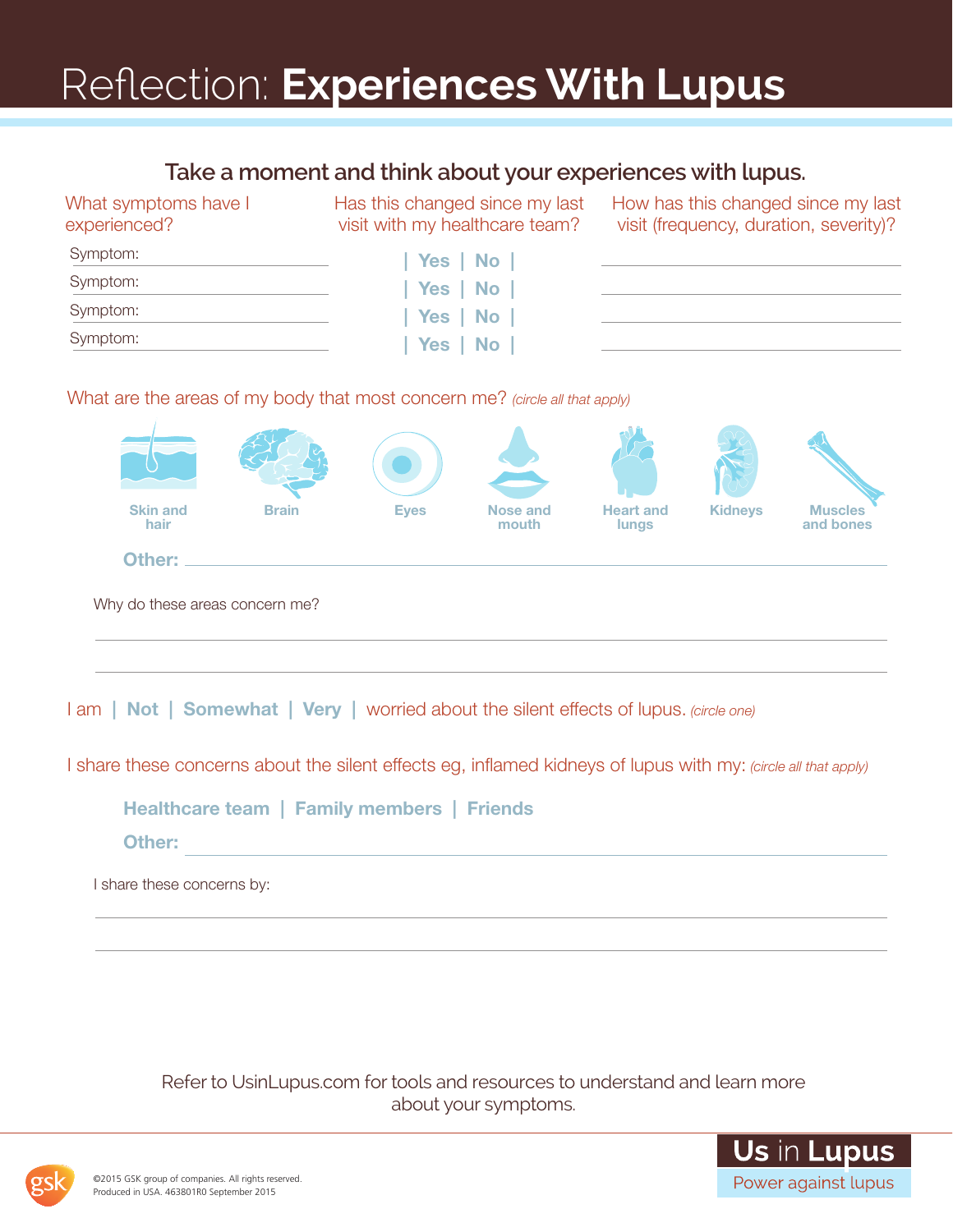## Reflection: **Managing Your Lupus**

### **Think about how you currently manage your lupus.**

Things that I can do to help manage my lupus include:

What challenges am I facing?

Challenge 1:

Challenge 2:

Challenge 3:

Ways that I can overcome these challenges include:

I will overcome Challenge 1 by:

I will overcome Challenge 2 by:

I will overcome Challenge 3 by:

Ways I can take an active role in my disease self-management include:

Tools I can use to help overcome challenges and take an active role in my disease self-management include:

Refer to UsinLupus.com for tools to help you manage and track your lupus.



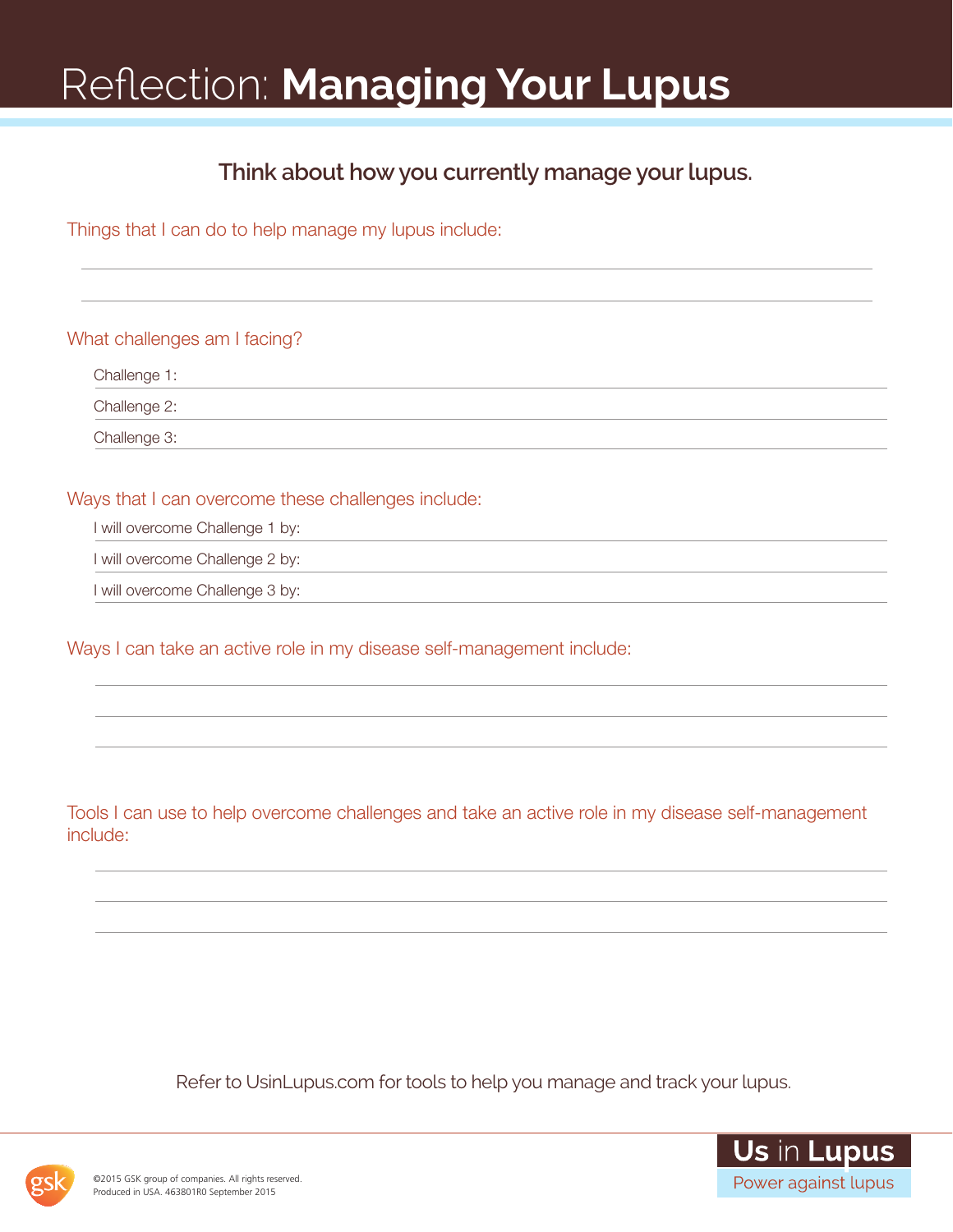## Reflection: **Interacting With Your Healthcare Team**

### **Think about how you have interacted with your healthcare team about your lupus.**

I describe good communication with my healthcare team as:

*(Think about a time you had a good experience with your healthcare team. For example, you felt that you were honest about your symptoms, and you were heard by your healthcare team.)*

#### *Consider your symptoms. Some symptoms that I do not talk about with my healthcare team include:*

#### Symptom:

Reason for not sharing:

Symptom:

Reason for not sharing:

Symptom:

Reason for not sharing:

I would like my interactions with my healthcare team to be:

I would like my healthcare team to support me by:

To have more effective communication with my healthcare team, I will:

Refer to UsinLupus.com for tools to learn more about how to better communicate and work with your healthcare team.



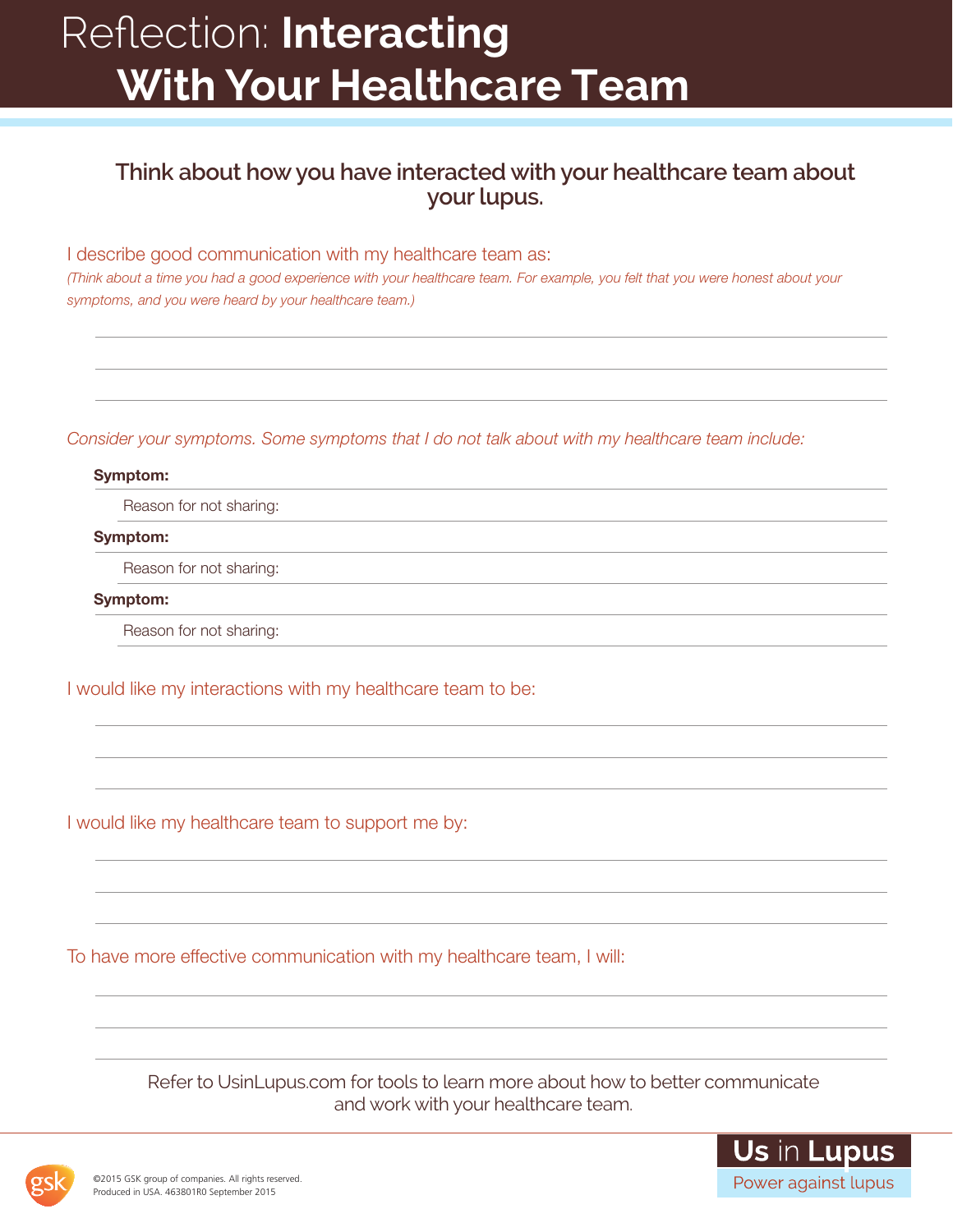# Reflection: **Reporting Your Symptoms**

**Think about how you have tracked and reported your symptoms.**

I keep track of my symptoms by:

An incident when I forgot to tell my healthcare team about a symptom was when:

Consider this statement: *I feel that it is important to track my symptoms accurately and report honestly to my healthcare team. (circle one)*

| True | False |

To ensure I communicate all of my symptoms to my healthcare team, in my next visit, I will:

Refer to UsinLupus.com for tools to conveniently track lupus symptoms and record how they are affecting you.